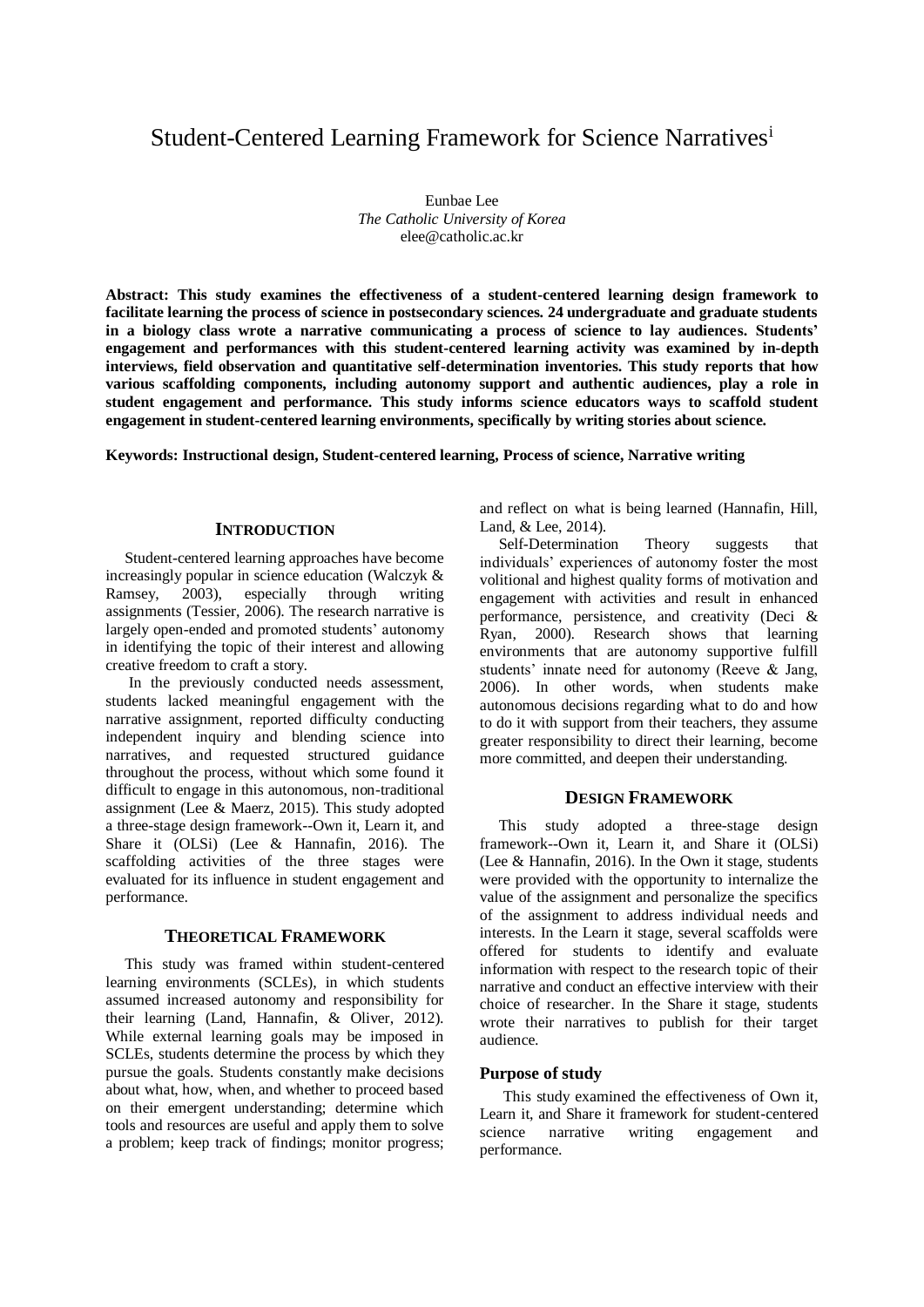Research Question: To what extent does the OLSi model influence student's engagement and performance in a postsecondary, student-centered, science course?

## **METHOD**

This template is Wherever Times is specified, Times Roman or New Times Roman may be used.

## **Participants and Context**

This study took place in an organismal biology course for both majors and non-majors at a researchintensive university in the United States. The class consisted of two weekly 90-minute lectures and a weekly three-hour lab. Twenty-four undergraduate and graduate students participated.

# **Research Design and Data Sources**

A mixed-method study was employed to investigate the research question. Intrinsic motivation questionnaires including Intrinsic Motivation Inventory (choice, relatedness, competence, interest, value, and effort), Learning Climate Questionnaire (autonomy support), and Self-Regulated Learning for Learning were used to measure the influence of a variety of motivation factors on engagement and performance. The qualitative study consisting of an in-depth interviews and participant observation field notes added depth and anecdotal evidence to findings from quantitative measures (Creswell, 2013). This study was approved by the University's Institutional Review Board.

## **Analysis**

Quantitative data were entered into SPSS for regression. Due to the small number of participants, principal component analysis was conducted to reduce six motivation factors to three factors including effort, interest, and competence. The engagement component was regressed on each student's changed score from the first draft to the final draft. Qualitative data from the interviews were transcribed and combined with observation field notes and document analysis data for coding. Thematic analysis through constant comparison and axial coding was used to analyze qualitative data from the constructivist perspective by which we interpret diverse notions of what occurred (Corbin & Strauss, 2008). The data were coded into conceptual clustered matrices to categorize key themes using inductive analysis.

# **RESULTS**

Findings include students' effort, perceived competence and value, as well as having authentic audiences have a significant influence in engagement and performance. Scaffolding was essential in guiding independent inquiry of processes of science and writing stories for the general public. Implications for supporting autonomous motivation and scaffolding in constructionist learning environments are discussed. By supporting student autonomy, scaffolding student engagement, and transitioning from traditional academic requirements to real-world audiences, student performance and engagement should improve.

Students' failure to recognize the value of an activity influences their participation and investment in the assignment. While the instructor communicated a rationale for this activity to students and noted relevance regardless of individual majors and career goals, students reported lack of perceived value and relevance of the research narrative for science learning. However, students, who perceived value, enjoyed the assignment, and put efforts, exhibited higher engagement than those who did not. Although it was limited to generalize, autonomy support was not an influential factor in engagement and performance in this study. Students who chose to publish their stories in the public venue showed higher engagement and performance. Students who participated in the procedural and strategic scaffolding (Research 101 and story writing guidelines) demonstrated increased engagement and performance.

#### **DISCUSSION**

By supporting student autonomy, scaffolding student engagement, and transitioning from traditional academic requirements to real-world audiences, student performance and engagement should improve. Engaging students in writing a research narrative holds the potential for teaching the process of science while students have meaningful conversations with a scientist about his or her lived experience of conducting scientific research, conduct a studentcentered inquiry into the scientist's research project, and communicate their science knowledge to a lay audience. This study conveys that it is worthwhile to closely examine students' varying levels of engagement in such active learning approaches by incorporating autonomy supports and scaffolding strategies prescribed in the self-determination theory and student-centered learning environments. The findings from this study inform science educators and instructional designers in the education community the systemic design and implementation of narratives as a way to teach the processes of science and promote student-centered learning in science education.

## **LIMITATION**

This study was conducted in a single class when the assignment was offered for the first time. While we incorporated the triangulation measures